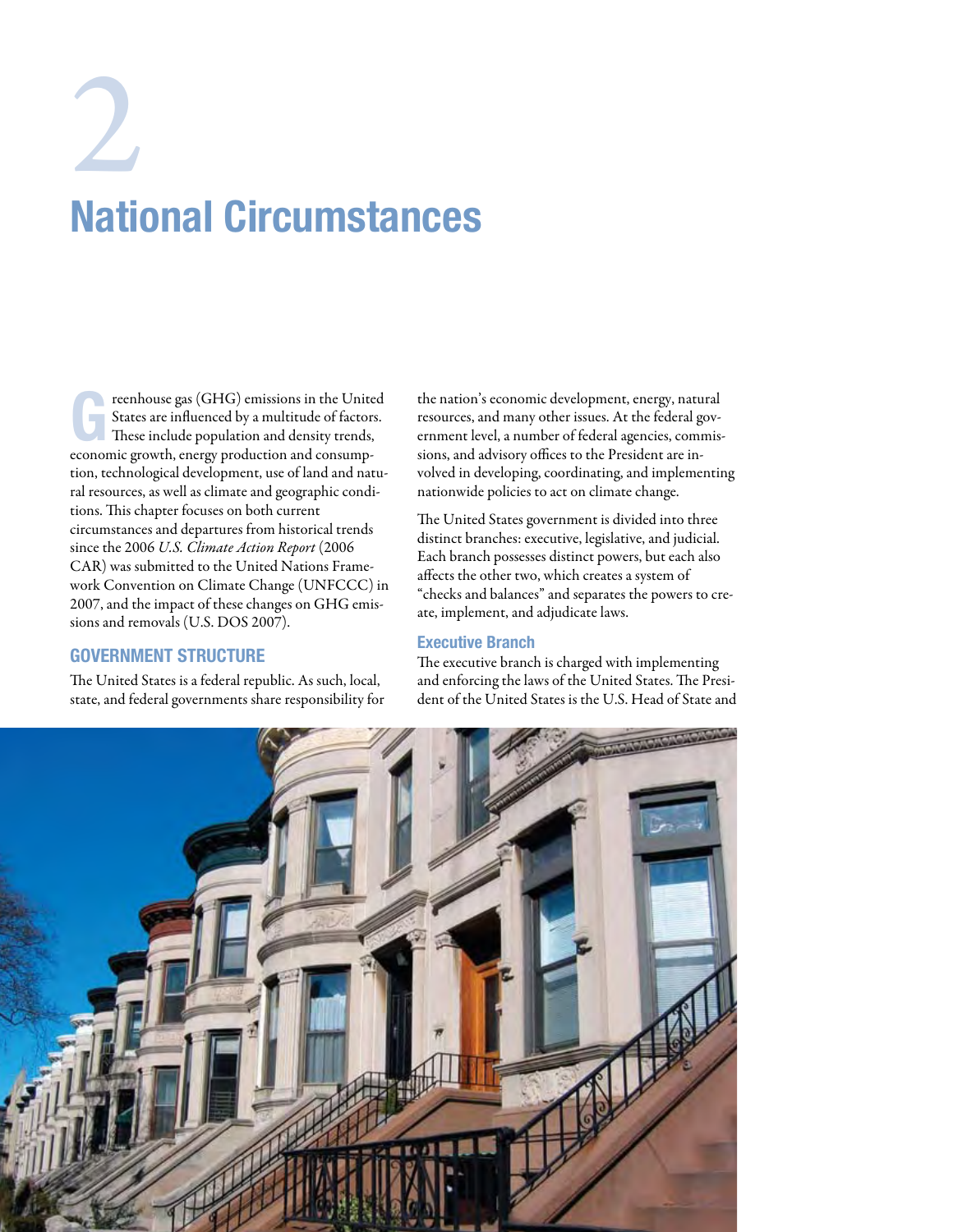oversees the executive branch. The President is advised by a Cabinet that includes a Vice President and the heads of 15 executive agencies—the Departments of State, Treasury, Defense, Justice, Interior, Agriculture, Commerce, Labor, Health and Human Services, Housing and Urban Development, Transportation, Energy, Education, Veterans Affairs, and Homeland Security. Other positions with Cabinet rank include the President's Chief of Staff, the Administrator of the Environmental Protection Agency, the Director of the Office of Management and Budget, the U.S. Trade Representative, the Chair of the Council of Economic Advisers, and the U.S. Ambassador to the United Nations. The Executive Office of the President, overseen by the President's Chief of Staff, includes a number of offices that play important roles in U.S. climate policy, such as the the Office of Energy and Climate Change, the Office of Science and Technology Policy, the Council on Environmental Quality, and the National Security Council. The executive branch also includes a number of independent commissions, boards, and agencies, such as the Federal Energy Regulatory Commission and the Export-Import Bank. Collectively, executive branch institutions cover a wide range of responsibilities, such as serving America's interests overseas, developing and maintaining the federal highway and air transit systems, researching the next generation of energy technologies, and managing the nation's abundant public lands.

#### Legislative Branch

The legislative branch consists of the two bodies in the U.S. Congress—the House of Representatives and the Senate—which are the primary lawmaking bodies of the government. This branch represents the U.S. citizenry through a bicameral system intended to balance power between representation based on population and representation based on statehood. The Senate is composed of 100 members, two from each of the 50 U.S. states. The House is composed of 435 members; each represents a single congressional district of approximately 650,000 people. In Congress, climate change is addressed by committees that are charged with developing legislation on energy and other relevant issues. In the House, the Committees on Agriculture, Labor, Ways and Means, and Energy and Commerce, among others, play vital roles in developing legislation. In the Senate, the Committees on Environment and Public Works; Finance; Foreign Relations; Agriculture; Commerce, Science, and Transportation; and Energy and Natural Resources are critical venues for debate.

Each body of Congress has the authority to develop legislation. A completed bill must receive a majority of votes in both the House and the Senate, and any differences between the House and the Senate versions must be reconciled before that bill can be sent to the President to be signed into law. The legislation becomes effective upon the President's signature.

Because the legislative process requires the support of both chambers of Congress and also involves the executive branch, a strong base of support is necessary to enact new legislation. As climate legislation is developed, this high threshold will remain very relevant.

# Judicial Branch

The third branch, the judicial branch, serves as the government's court system responsible for interpreting the U.S. Constitution. It includes the Supreme Court, which is the highest court in the United States. The judicial branch in particular plays a significant role in defining the jurisdiction of the executive departments and interpreting the application of climate and energy policies under existing laws.

# Governance of Energy and Climate Change **Policy**

Jurisdiction for addressing climate change within the federal government cuts across each of the three branches. Within the executive branch alone, some two dozen federal agencies and executive offices work together to advise, develop, and implement policies that help the U.S. government understand the workings of the Earth's climate system, reduce GHG emissions and U.S. dependence on oil, promote a clean energy economy, and assess and respond to the adverse effects of climate change. Chapters 4, 6, 7, 8, and 9 of this report describe the activities of these agencies related to these policies.

As with many other policy areas, jurisdiction for energy policy is shared by federal and state governments. Economic regulation of the energy distribution segment is a state responsibility, with the Federal Energy Regulatory Commission regulating wholesale sales and transportation of natural gas and electricity. In the absence of comprehensive federal climate change legislation, U.S. states have increasingly enacted climate change legislation or other policies designed to promote clean energy. Examples of these policies are described in Chapter 4 of this report. Similarly, land-use oversight is subject to mixed jurisdiction, with localities playing strong roles as well, and many areas related to adaptation policy are taken up by state and local entities. Examples of these activities are provided in Chapter 6.

# Population Profile

Population changes and growth patterns are fundamental drivers of trends in energy consumption, land use, housing density, and transportation, all of which have a significant effect on U.S. GHG emissions. The United States is the third most populous country in the world, with an estimated population of 308 million. From 1990 to 2009, the U.S. population grew by 55.3 million, at an average annual rate of just over 1 percent, for a total growth of approximately 22 percent since 1990. This growth rate is one of the highest among advanced economies, and is more than three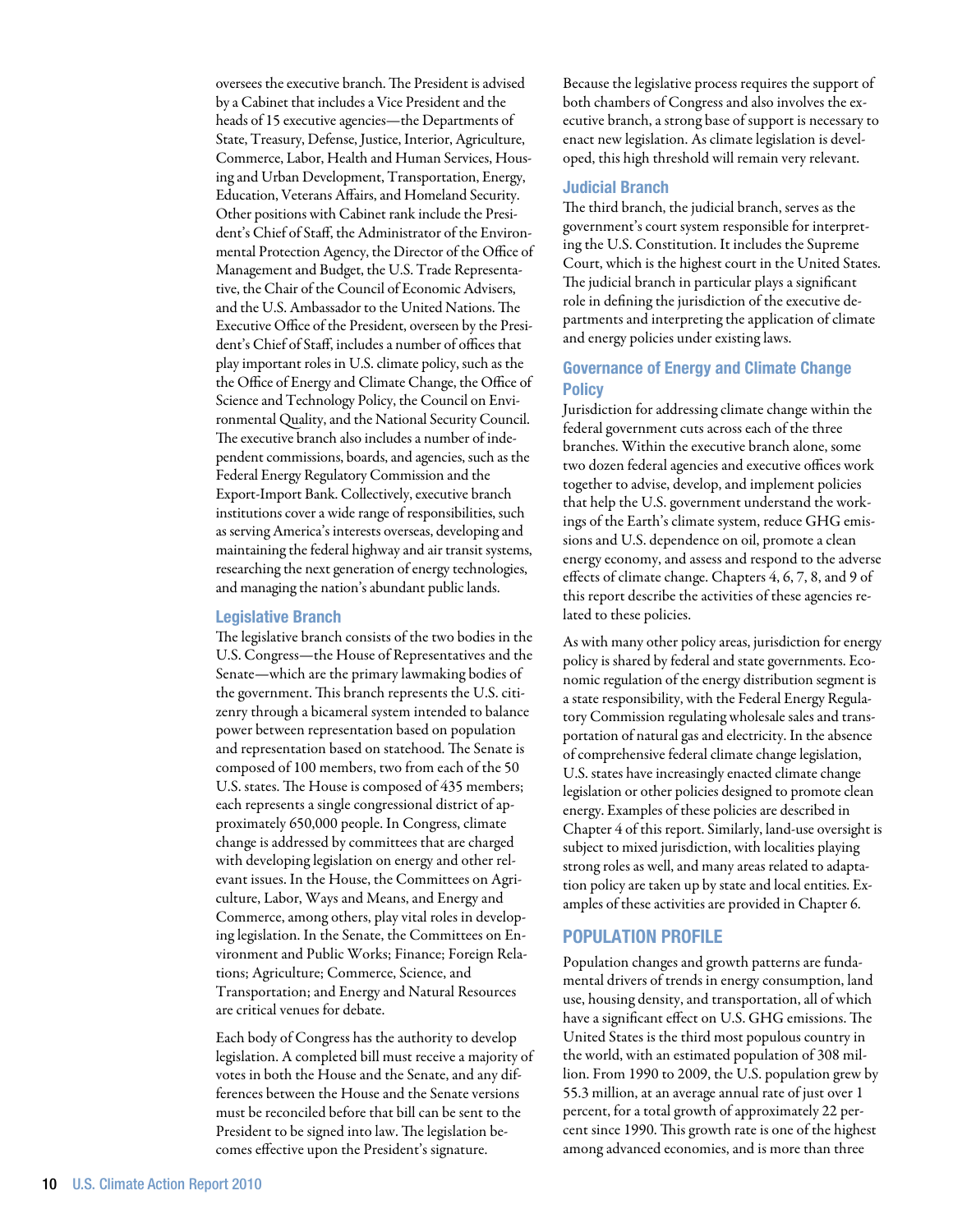times that of the European Union during this time period. The U.S. Census Bureau projects that the annual growth rate will remain relatively constant at nearly 1 percent through 2020, when the U.S. population is projected to be 341 million. Compared to 2008 levels, the U.S. population is expected to grow to 373 million (22 percent) in 2030 and to 439 million (44 percent) in 2050. Although the projections show increasing population, between 2020 and 2050, the steady increase of immigration is expected to be balanced by decreasing U.S. population growth rates. Overall, U.S. population growth will slow slightly to 0.87 percent in 2030 and will decline to 0.79 percent in 2050 (U.S. DOC/Census 2008b).

Population density trends show that more Americans are moving into cities and metropolitan areas. From 2000 to 2007, the U.S. population living in metropolitan areas grew from 80.2 percent to 83.5 percent. In general, increasing urbanization changes commuter patterns and reduces GHG emissions from the transportation sector. However, compared to cities in many other industrialized countries, major U.S. cities have relatively low population densities, and U.S. urban commuters use more energy for transportation and generate higher GHG emissions per person (U.S. DOE/EIA 2009c).

In addition, within any metropolitan region, the population density, walkability of neighborhoods, and access to public transit vary substantially. As a result, the average GHG emissions from household transportation vary significantly. For example, monitoring surveys at Atlantic Station, a redeveloped steel mill in midtown Atlanta, Georgia, reveal residents drive 14 miles per day compared to the regional average of 33 miles per day (U.S. EPA and Jacoby 2008).

# Geographic Profile

The United States is one of the largest countries in the world, with a total area of 9,192,000 square kilometers (km2 ) (3,548,112 square miles [mi2 ]) stretching over seven time zones. The topography is diverse, featuring deserts, lakes, mountains, plains, and forests. The federal government owns and manages the natural resources on about 28 percent of U.S. land, most of which is managed as part of the national systems of parks, forests, wilderness areas, wildlife refuges, and other public lands. More than 60 percent of land area is privately owned, 9 percent is owned by state and local governments, and 2 percent is held in trust by the Bureau of Indian Affairs (Lubowski et al. 2006b).

# Climate Profile

The climate of the United States is highly diverse, ranging from tropical conditions in south Florida and Hawaii to arctic and alpine conditions in Alaska and across the Rocky Mountains. Temperatures for the continental United States show a strong gradient across regions and seasons, from very high temperatures in southern coastal states where the annual average temperatures exceed 21ºC (70ºF), to much cooler conditions in the northern parts of the country along the Canadian border, and from seasonal differences as great as 50ºC (90ºF) between summer and winter in the northern Great Plains. Similarly, precipitation also varies across the country and by seasons, measuring more than 127 centimeters (50 inches) per year along the Gulf of Mexico, while annual precipitation can be less than 30 cm (12 in) in the Intermountain West and Southwest (Figure 2-1). The peak rainfall season also varies by region. Many parts of the Great Plains and Midwest experience late-spring peaks, West Coast

#### Figure 2-1 Observed Change in Annual Average Precipitation: 1958–2008

While U.S. annual average precipitation has increased about 5 percent over the past 50 years, there have been important regional differences.

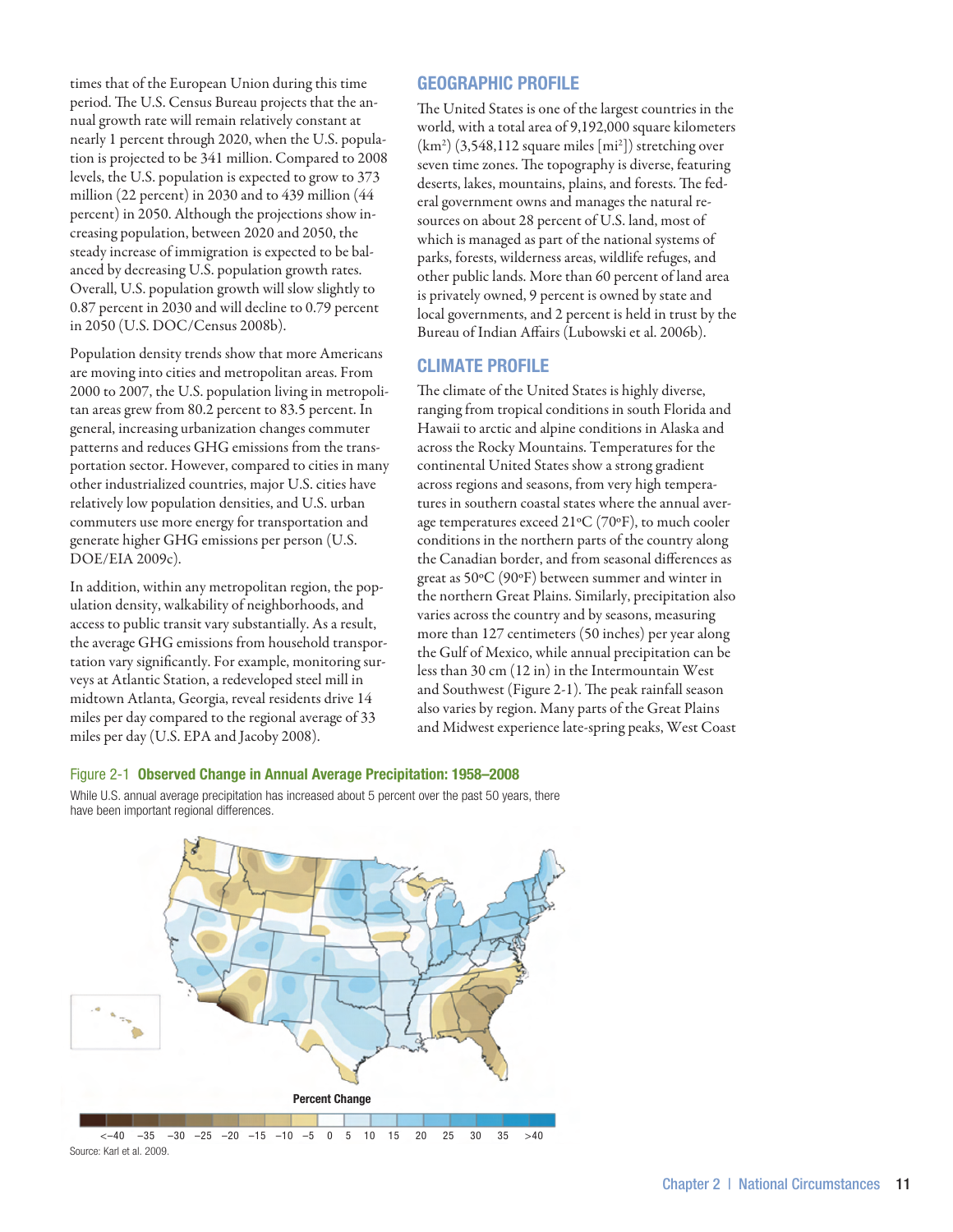states have a distinct rainy season during winter, the Desert Southwest is influenced by summer's North American Monsoon, and many Gulf and Atlantic coastal regions experience summertime peaks.

The United States is subject to almost every kind of weather extreme, including severe thunderstorms, almost 1,500 tornadoes per year, and an average of 17 hurricanes that make landfall along the Gulf and Atlantic coasts each decade. At any given time, approximately 20 percent of the country experiences drought conditions. Differing U.S. climate conditions can be expressed by the number of annual heating and cooling degree-days.<sup>1</sup> Heating and cooling degree-days represent the number of degrees that the daily average temperature—the mean of the maximum and the minimum temperatures for a 24-hour period—is below (heating) or above (cooling) 18.3ºC (65ºF). For example, a weather station reporting a mean daily temperature of 4ºC (40ºF) would report 25 heating degree-days. From 2001 to 2008, the number of heating degree-days averaged 4,259, which was 3.8 percent below the 20th-century average. Over the same period, the annual number of cooling degree-days averaged 1,335, which was 5.4 percent above the long-term average.

1 See http://www.whitehouse.gov/ issues/economy.

### Figure 2-2 Energy Flow Through the U.S. Economy in 2008 (Quadrillion Btus)

The U.S. energy system is the world's largest, and it uses a diverse array of fuels from many different sources. The United States is largely self-sufficient in most fuels, except for petroleum. In 2008, net imports of crude oil and refined products accounted for about 57 percent of U.S. petroleum consumption on a Btu basis (U.S. DOE/EIA 2009m).



1 Includes lease condensate.

2 Natural gas plant liquids.

- 3 Conventional hydroelectric power, biomass, geothermal, solar/photovoltaic, and wind.
- 4 Crude oil and petroleum products. Includes imports into the Strategic Petroleum Reserve.
- <sup>5</sup> Natural gas, coal, coal coke, fuel ethanol, and electricity.
- 6 Adjustments, losses, and unaccounted for.
- 7 Coal, natural gas, coal coke, and electricity.
- <sup>8</sup> Natural gas only; excludes supplemental gaseous fuels.
- <sup>9</sup> Petroleum products, including natural gas plant liquids, and crude oil burned as fuel.
- 10 Includes 0.04 quadrillion British thermal units (Btus) of coal coke net imports.

<sup>11</sup> Includes 0.11 quadrillion Btus of electricity net imports.

<sup>12</sup> Primary consumption, electricity retail sales, and electrical system energy losses, which are allocated to the end-use sectors in proportion to each sector's share of total electricity retail sales.

See Note, "Electrical Systems Energy Losses," at end of Section 2 of U.S. DOE/EIA 2009b.

- **Notes** • Data are preliminary.
- Values are derived from source data prior to rounding
- for publication. • Totals may not equal sum of components due to independent rounding.

Sources: U.S. DOE/EIA 2009b, Tables 1.1, 1.2, 1.3, 1.4, and 2.1a.

# Economic Profile

The U.S. economy is the largest national economy in the world, with a nominal gross domestic product (GDP) of \$14.4 trillion in 2008, slightly smaller than that of the European Union (U.S. DOC/BEA 2009e; Eurostat 2009). The U.S. per capita GDP in 2007 was just over \$47,000. Between 1990 and 2008, the U.S. economy grew by over 60 percent (in constant 2005 dollars), one of the highest growth rates among advanced economies in this time frame. Economic growth had a significant impact on GHG emissions during this period, though declining energy intensity in the U.S. economy resulted in significantly lower GHG emission increases in the past decade than in the 1990s.

Between 2005 and 2008, the U.S. GDP grew by \$674 billion (in constant 2005 dollars), or 5.3 percent (U.S. DOC/BEA 2009e). Much of this growth was driven by strong consumer demand related to asset appreciation and easy credit. In the second half of 2008, substantial imbalances in the financial sector and in the economy generally gave rise to a deep global recession. The U.S. economy contracted 3.8 percent from the second quarter of 2008 through the second quarter of 2009 (U.S. DOC/BEA 2009e), and unemployment rose precipitously as a result, making job retention and creation the highest domestic policy priority. As one of his first acts, President Obama worked with Congress to enact the American Recovery and Reinvestment Act of 2009 (ARRA), designed to save or create about 3.5 million jobs, while making long-term investments to put the U.S. economy on a sound footing in coming years and decades. ARRA incorporates measures to increase production of alternative energy, modernize and weatherize buildings and homes, expand broadband technology across the country, and create a more efficient health care system.<sup>1</sup>

# Energy Reserves and Production

The United States is the world's largest producer and consumer of energy. The United States has large reserves of energy sources currently used for energy production, including fossil fuels, uranium ore, renewable biomass, and hydropower. Other renewable energy sources like solar and wind power, though currently a small portion of the energy resources used in the United States, are growing rapidly, with wind energy in the lead of other non-hydro renewable resources.

Figure 2-2 provides an overview of energy flows through the U.S. economy in 2008. This section focuses on changes in U.S. energy supply and demand since the 2006 CAR, which covered changes through 2005.

# Fossil Fuels

The current base of U.S. energy resources used is fossil fuels, accounting for approximately 79 percent of all U.S. energy production from 2005 through 2008 (U.S. DOE/EIA 2009d).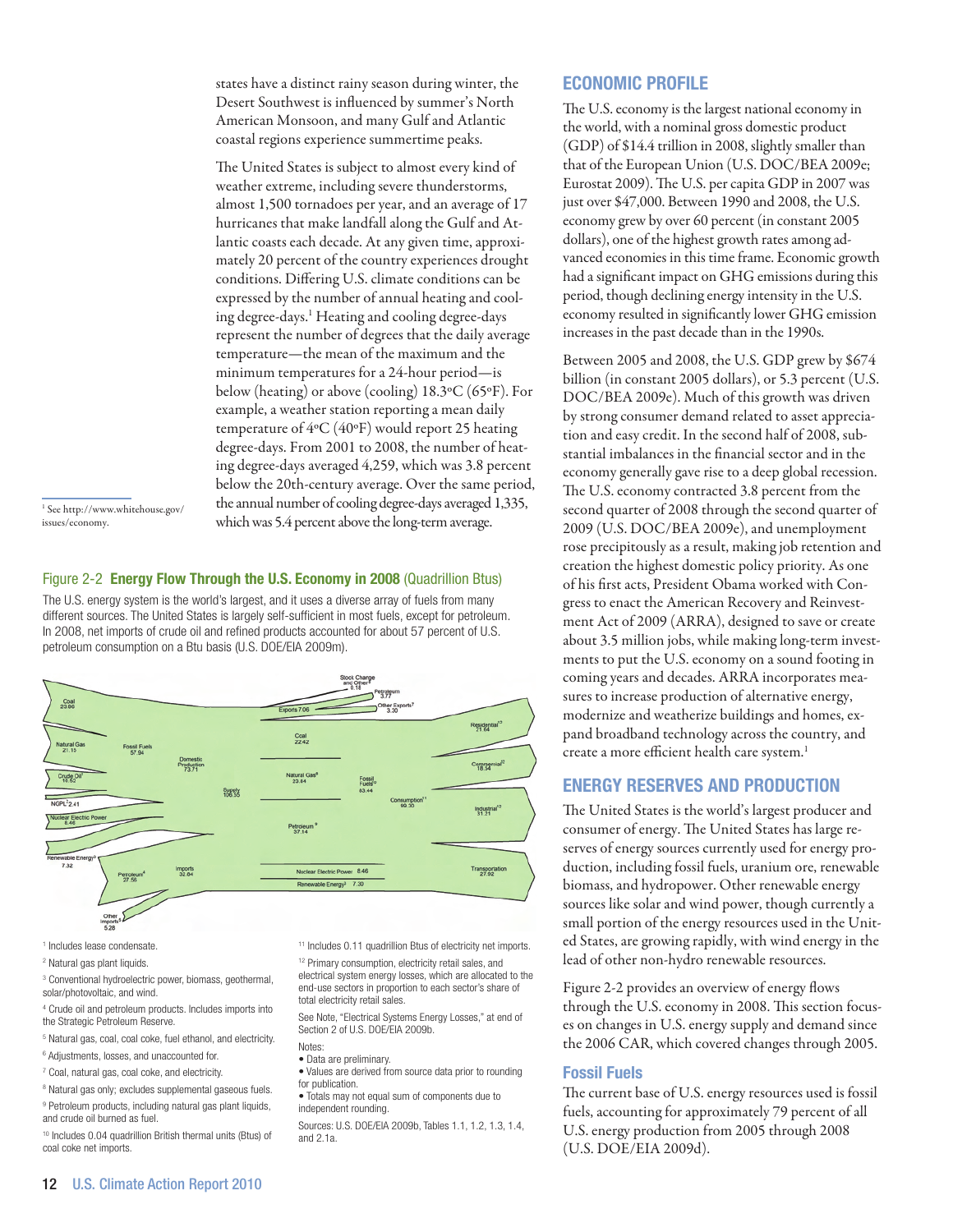#### *Coal*

Coal, the fuel most frequently used for power generation and supplying over 48 percent of the total electricity generated in the United States, also has the highest emissions of carbon dioxide (CO<sub>2</sub>) per unit of energy. The United States uses around 1.1 billion tons of coal per year. Current recoverable coal reserves would supply the U.S. demand for energy, assuming constant 2007 rates of consumption, for approximately 232 years (U.S. DOE/EIA 2009f). Coal is particularly plentiful, yet due to property rights, land-use conflicts, and physical and environmental restrictions, only about 50 percent of the world's coal reserves (equal to about 489 billion short tons) may be available or accessible for mining. Of the estimated recoverable coal reserves, the United States holds the world's largest share (27 percent), followed by Russia (17 percent), China (13 percent), and Australia (9 percent) (U.S. DOE/EIA 2009e).

#### *Oil*

The trends in oil reserves and production identified in the 2006 CAR have changed very little. Both peaked in 1970, when Alaskan North Slope oil fields were discovered and developed, and generally have declined since then. Proven domestic reserves of crude oil stand at about 21.3 billion barrels. U.S. domestic crude oil production at the end of 2008 was estimated at 4.95 million barrels per day, of which only 0.5 percent was exported. Crude oil imports in 2008 actually averaged 9.95 million barrels per day, with another 3.18 million barrels of petroleum products imported.<sup>2</sup> Since around 1985, net crude oil imports have generally increased, while U.S. production has declined and consumption has grown. The United States relies on net petroleum imports to meet 56.9 percent of its petroleum needs, a decrease of 3.1 percent since the 2006 CAR, but an increase of 3.9 percent since 2000. The countries from which the United States imports the largest shares of crude oil and petroleum products include Canada (18.2 percent), Mexico (11.4 percent), Saudi Arabia (11.0 percent), Venezuela (10.1 percent), and Nigeria (8.4 percent) (U.S. DOE/EIA 2009g).

#### *Natural Gas*

Natural gas, the fossil fuel with the lowest emissions of  $\mathrm{CO}_2$  per unit of energy, has become an increasingly prominent fuel source in the United States in recent years. The increase in natural gas use for electricity generation, which has grown from 17.8 percent of total electricity generation in 2004 to 21.3 percent in 2008, has boosted demand for natural gas resources. Proven U.S. reserves of dry natural gas are rapidly increasing, growing by 33.6 percent from 177,427 billion cubic feet in 2000 to 237,726 billion cubic feet in 2007. Notably, the 2007 increase in proven dry natural gas reserves represented 237 percent of the total dry gas production for that year.

In 2008, the United States produced 20,561 billion cubic feet of dry natural gas. Imports totaled 3,980 billion cubic feet, of which 91.1 percent was imported by pipeline and 8.9 percent by liquid natural gas terminal. The United States imports natural gas by pipeline from Mexico and Canada, and by liquid natural gas terminal from Canada, Japan, Mexico, and Russia. Since 2004, pipeline imports from Mexico have grown from 0 percent to 1.2 percent, with the remainder of pipeline imports coming from Canada.

### Nuclear Energy

In 2008, nuclear energy from 104 operating reactor units accounted for 19.6 percent of all electricity generated in the United States. The U.S. supply of uranium, the fuel used for nuclear fission, is mostly imported from other countries, with only 14.5 percent of the uranium used in 2008 being supplied by the United States. Most of these reserves can be found in Wyoming, New Mexico, Arizona, and Texas(U.S. DOE/ EIA 2004). The average yearly U.S. uranium concentrate production in 2006–2008 was 4 million pounds, up from an average yearly production of 2 million pounds during 2003–2005.

In July 2007, the first application in over three decades was filed to build and operate a commercial nuclear reactor in the United States. By the end of 2007, 5 combined license (COL) applications were on file with the Nuclear Regulatory Commission (NRC). In 2008, the number of COL applications doubled; and as of November 2009, 17 applications were on file with the NRC.<sup>3</sup>

#### Renewable Energy

Renewable energy represents a rapidly growing source of U.S. energy production, currently accounting for 3 percent of U.S. electric generation excluding conventional hydro, or 9 percent including conventional hydro(U.S. DOE/EIA 2009i). Though there is currently no federally mandated standard for the use of renewable energy sources, as of 2009, 35 states and the District of Columbia had legislatively mandated a renewable energy portfolio standard (RPS). The RPS requirements vary by state, though many states have mandated that 15–25 percent of electricity sales come from renewable sources by 2020 or 2025. With the passing of the Energy Policy Act of 2005 (EPAct), federally mandated investment tax credits were established for those investing in residential, commercial, and industrial renewable energy, and the production tax credit for renewable energy electricity generation was extended. These provisions were extended until 2016 with the Energy Improvement and Extension Act of 2008.

These policies have played a primary role in the rapid expansion of electricity generated from renewable resources, such as wind, from 2006 to 2009. Conven-

2 U.S. Department of Energy, Energy Information Adminnistration. See http://tonto. eia.doe.gov/dnav/pet/hist/LeafH andler.x?n=PET&s=MPEIMU  $S18f=M$ 

3 The Energy Policy Act of 2005 (EPAct) provides a production tax credit for new nuclear reactors brought on line through 2020. The credit will pay producers 1.8 cents per kilowatt-hour of nucleargenerated electricity during the first 8 years of operation (U.S. DOE/EIA 2005). In addition, EPAct authorizes the Department of Energy (DOE) to provide up to \$18.5 billion in loan guarantees for new reactors. DOE has selected four projects for final due diligence and detailed negotiations to receive the loan guarantees.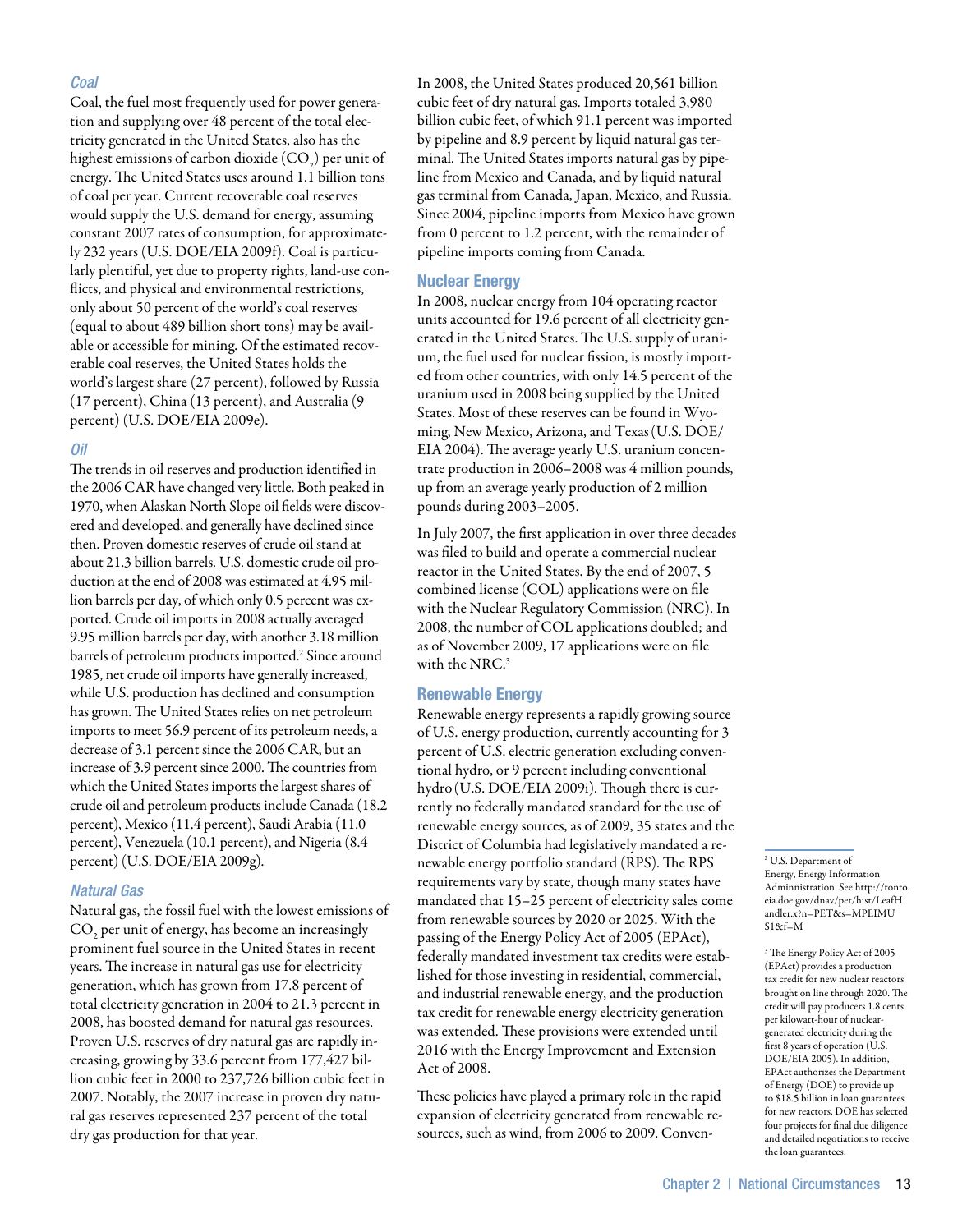<sup>4</sup> It is important to note that EIA projections used here and elsewhere in this report represent "business as usual" and do not include climate change and energy legislation or other policies currently under consideration.

5 All EIA projections assume a business-as-usual scenario and do not incorporate any changes from current or future legislative action to curb GHGs supported strongly by the Obama administration.

tional hydro remains by far the largest renewable source of electricity generation, generating 248 billion kilowatt-hours (kWh) in 2008, slightly more than double that of all other renewable sources combined. However, due to drought conditions on the West Coast that began in 2006 (U.S. DOE/EIA 2008d), this represents an 8 percent decrease from generation levels in 2005. Electricity production from renewable sources, excluding conventional hydro, totaled 123 billion kWh in 2008, which represents a 41 percent increase in production from 2005. Major growth is visible in the wind power industry alone, with electricity generation from wind increasing by 192 percent from 2005 levels to reach 52 billion kWh in 2008 (U.S. DOE/ EIA 2009j). Notably, between 2004 and 2008, total installed wind capacity increased by 369 percent to reach 23,847 megawatts(U.S. DOE/EIA 2008d).

# **Electricity**

Total U.S. electricity generation reached 4,110 billion kWh in 2008, up by 8.1 percent compared to generation levels in 2000 and 1.3 percent compared to levels in 2005(U.S. DOE/EIA 2009i). The Energy Information Administration (EIA) projects that U.S. electricity demand will continue to rise by 26 percent between 2007 and 2030 (U.S. DOE/EIA 2009k).4

Figure 2-3 Electricity Flow Through the U.S. Economy in 2008 (Quadrillion Btus) In 2008, U.S. electricity generation was mostly powered by coal-fired power plants, at 48.5 percent of total generation.



1 Blast furnace gas, propane gas, and other manufactured and waste gases derived from fossil fuels.

2 Batteries, chemicals, hydrogen, pitch, purchased steam, sulfur, miscellaneous technologies, and non-renewable waste (municipal solid waste from non-biogenic sources, and tire-derived fuels).

3 Data collection frame differences and nonsampling error. Derived for the diagram by subtracting the "T&D (transmission and distribution) Losses" estimate from "T&D Losses and Unaccounted for" derived from Table 8.1.

4 Electric energy used in the operation of power plants. 5 Transmission and distribution losses (electricity losses that occur between the point of generation and delivery to the customer) are estimated as 7 percent of gross generation.

<sup>6</sup> Use of electricity that is (1) self-generated, (2) produced by either the same entity that consumes the power or an affiliate, and (3) used in direct support of a service or industrial process located within the same facility or group of facilities that house the generating equipment. Direct use is exclusive of station use.

- Notes: • Data are preliminary.
- See Note, "Electrical System Energy Losses," at the end of Section 2 of U.S. DOE/EIA 2009b.
- Values are derived from source data prior to rounding for publication.
- Totals may not equal sum of components due to independent rounding.

Sources: U.S. DOE/EIA 2009b, Tables 8.1, 8.4a, 8.9, A6 (column 4), and U.S. DOE/EIA 2008c.

In 2009, U.S. electricity generation was largely powered by coal-fired power plants, at 48 percent of total generation. Compared to previous years, the share of electricity generated from coal is declining, down from 51.7 percent in 2000 and 49.6 percent in 2005. This trend is due to rapid growth in natural gas-fired generation, which has risen from 15 percent of total electric generation in 2000 to 21 percent in 2008 (U.S. DOE/EIA 2009k). Figure 2-3 shows electricity flow through the U.S. economy in 2008.

# Energy Consumption

The United States currently consumes energy from petroleum, natural gas, coal, nuclear, conventional hydro, and renewables. Petroleum remains the largest single source of U.S. primary energy consumption; in 2008 it accounted for 37.7 percent of total U.S. energy demand, down from 41 percent in 2005. Natural gas accounts for 24.4 percent, coal for 22.4 percent, nuclear for 8.1 percent, conventional hydro for 2 percent, and other renewables for 3 percent.

U.S. energy consumption has shifted over the last decade with economic growth rates and trends in energy efficiency in the residential, commercial, industrial, and transportation sectors. Between 2005 and 2007, total U.S. primary energy consumption grew by slightly over 1 percent. However, along with the current decrease in economic growth, total primary energy consumption fell by 2.2 percent in 2008 alone. The 99.3 quadrillion British thermal units (Btus) of energy consumed in 2008 represent a 1.1 percent decrease in consumption from 2005 levels and a 0.3 percent increase from 2000 levels.

The effects of the economic crisis on energy consumption are visible on a per capita basis as well. With an annual population growth rate of around 1 percent, per capita energy consumption between 2000 and 2007 declined to nearly 0.3 percent per year (Figure 2-4). In 2008, however, per capita energy use dropped sharply, down by 2.9 percent to 327 million Btus per person (U.S. DOE/EIA 2009b). EIA projects that high oil prices, increasing energy efficiency due to fuel efficiency standards, and increasing regulations on carbon intensity between 2008 and 2020 will contribute to declining per capita energy use, which is expected to reach 310 million Btus per person in 2020 and decline thereafter (U.S. DOE/EIA 2009h).<sup>5</sup>

In addition to the trend of decreasing energy consumption in recent years, overall energy intensity in the United States has decreased, indicating an overall trend toward increasing energy efficiency in the economy. Between 2000 and 2005, the energy intensity (energy consumed per dollar of GDP) of the U.S. economy declined on average by 1.9 percent per year. Between 2006 and 2008, energy intensity fell by 2.3 percent per year, from 9,140 Btus per dollar in 2005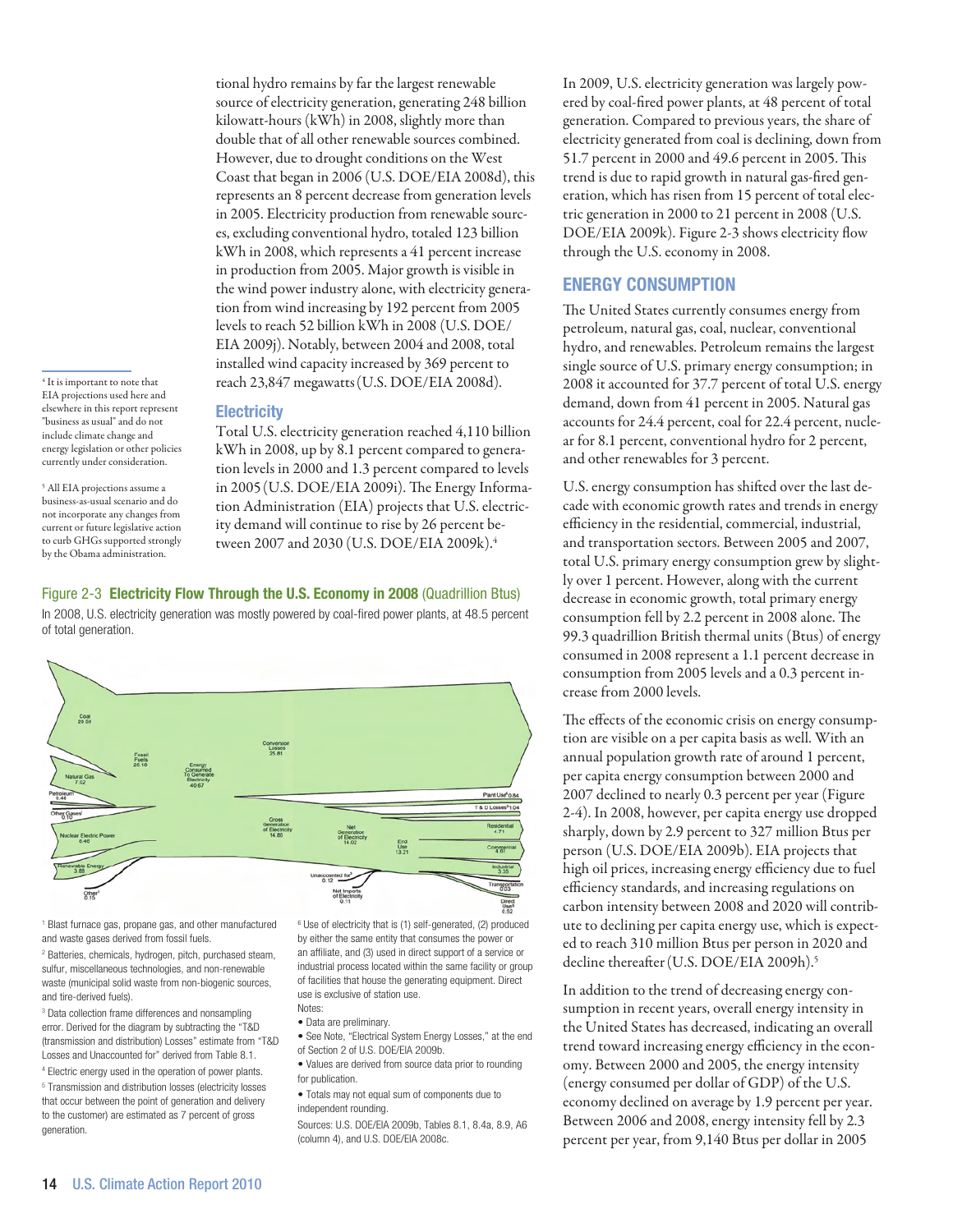to 8,520 Btus per dollar in 2008 (U.S. DOE/EIA 2009b). These data reflect a trend of advances in energy technologies and efficiency, and the growing importance of service industries and declining contribution of energy-intensive industries to the GDP.

The decline of the U.S. economy's energy intensity has a direct effect on U.S. CO<sub>2</sub> emissions, 94 percent of which derived directly from the burning of fossil fuels in 2007 (U.S. EPA/OAP 2009). As a result, the carbon intensity—measured as the ratio of metric tons of  $\mathrm{CO}_2^{}$  emitted from energy consumption per million dollars of real GDP—also declined steadily in the past few years, falling by 4.5 percent from 544 in 2005 to 520 in 2007 (U.S. DOE/EIA 2009b).

#### Residential Sector

The residential sector's energy base fluctuates according to season, region, and year, and petroleum and natural gas demand varies much more than electricity demand. Consumption of petroleum, as fuel oil or liquefied petroleum gas, has been on a relative decline after a peak of 885,000 barrels per day in 2003, dropping to 684,000 barrels per day in 2008. Consumption of natural gas has fluctuated as well in recent years, declining after a 2003 peak of 5,079 billion cubic feet to 4,368 billion cubic feet in 2006—a level not seen since 1987—and then increasing again to 4,866 billion cubic feet in 2008 (U.S. DOE/EIA 2009b).

The residential sector, made up of living quarters for private households, uses energy through a variety of sources: space heating, water heating, air conditioning, lighting, refrigeration, cooking, appliances, and electronics. In 2008, residential energy consumption, including electricity losses, totaled 21.6 quadrillion Btus, representing 21.7 percent of U.S. consumption. Residential buildings accounted for nearly 21 percent of GHG emissions from the use of fossil fuels.

The residential sector's energy use has also declined. Residential electricity consumption grew an average of 2.9 percent annually between 2000 and 2005, but slowed to an average 0.5 percent growth between 2006 and 2008.

#### Figure 2-4 Energy Consumption and Expenditures Indicators

Over the last decade, the U.S. demand for energy has plateaued, while the total relative cost of energy for individual Americans has risen dramatically.



#### Energy Consumption per Person: 1949–2008



Energy Expenditures as a Share of Gross Domestic Product: 1970–2006





1 See "Nominal Dollars" in Glossary of U.S. DOE/EIA 2009b. Source: U.S. DOE/EIA 2009b, Table 1.5.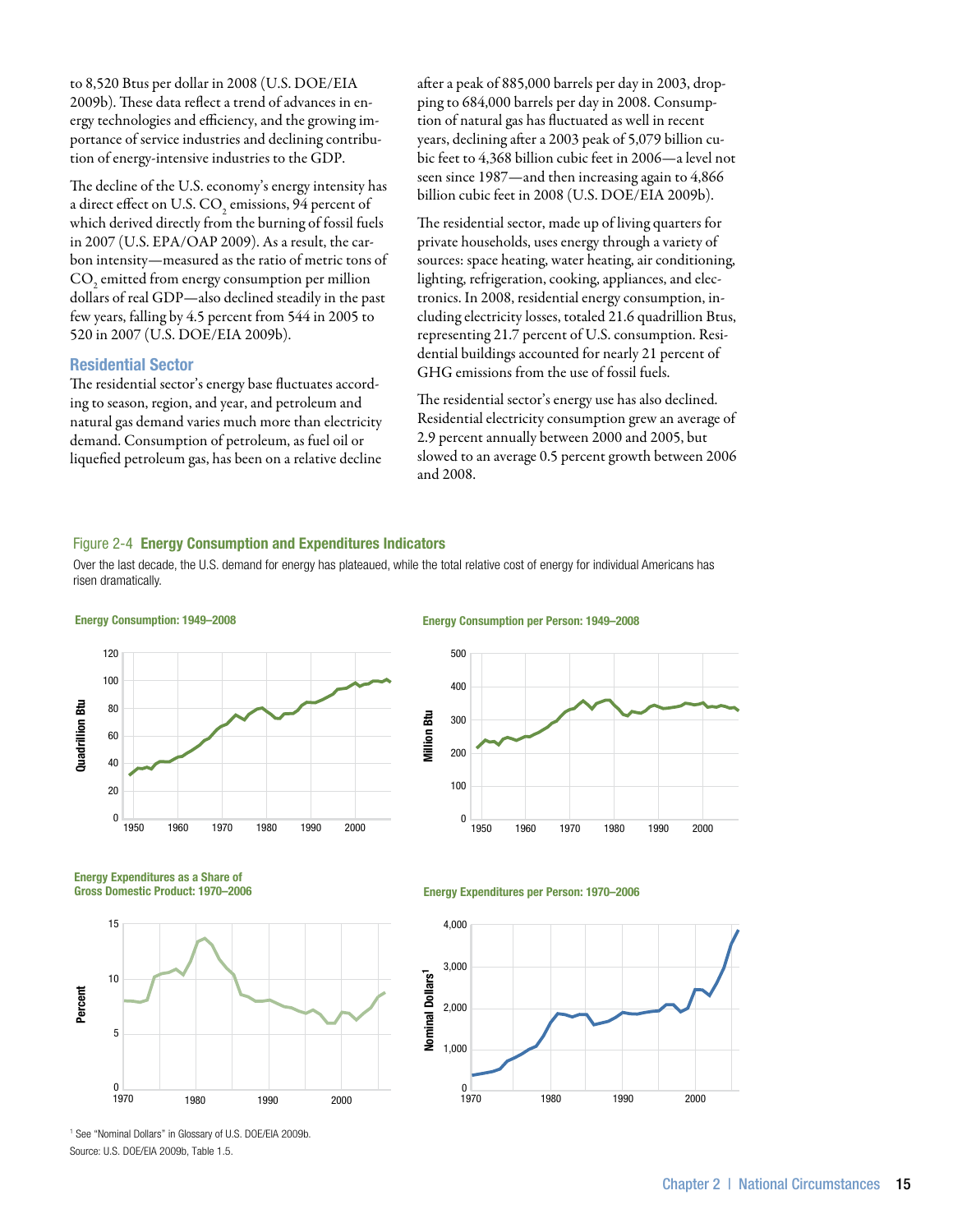#### Commercial Sector

The commercial sector is made up of service facilities and equipment used by businesses, governments, private and public organizations, institutional living quarters, and sewage treatment plants. The most common uses of energy in this sector include space ventilation and air conditioning, water heating, lighting, refrigeration, cooking, and the operation of office and other equipment. Less common uses of energy include transportation. In 2008, the total energy consumed in the commercial sector was 3.7 percent higher than in 2005. At 18.5 quadrillion Btus, the commercial sector's energy use represented 18.6 percent of total U.S. energy demand in 2008. When GHG emissions from electricity generation are assigned to end-use sectors, the commercial sector was responsible for approximately 17 percent of total U.S. GHG emissions in 2007 (U.S. DOE/EIA 2009b; U.S. EPA/OAP 2008).

Electricity accounts for 78 percent of the commercial sector's energy use, followed by natural gas, which is close to 17 percent. Demand responds largely to a combination of prices and weather, although the impact of weather is less significant in the commercial sector than in the residential sector. Since the period covered by the 2006 CAR, demand for electricity increased annually at 1.96 percent; demand for natural gas fluctuated between 2005 and 2008, but increased by 6.6 percent in 2007 and by 3.3 percent in 2008.

EIA projects that between 2008 and 2030, greater energy efficiency will offset growth in commercial energy demand and thereby lead to an overall decline in the energy intensity of the commercial sector over the next two decades.

#### Industrial Sector

The U.S. industrial sector consists of all facilities and equipment used for producing, processing, or assembling goods, including manufacturing, mining, agriculture, and construction. The sector depends largely on coal, natural gas, and petroleum for its energy use. Electricity use, including system losses, represents around one-third of all energy consumed in the industrial sector, while petroleum and natural gas account for 27 percent and 26 percent, respectively. Use of coal in industrial energy consumption, falling from about 6.4 percent in 2000 to 5.7 percent in 2008, is slowly being replaced by increasing use of renewable energy sources, notably biomass.

Industrial sector energy consumption has declined steadily since 1973, falling from 43 percent of total energy consumption to 35 percent in 2000. This trend has steadily continued in recent years, dropping from 32.3 percent in 2005 to 31.4 percent in 2008. Within the industrial sector, total energy consumption has been decreasing—slightly from 2006 to 2008, and more quickly in 2008, when it fell by 4.1 percent. In 2008 energy consumption in the industrial sector had

dropped by 10.2 percent compared to 2000 levels, largely due to the U.S. economic downturn, which drastically reduced demand for manufactured goods. When emissions from electricity generation are distributed to end-use sectors, fossil fuel-related  $CO<sub>2</sub>$ emissions from the industrial sector have risen by 0.2 percent since 2006 and 2.4 percent since 1990 (U.S. DOE/EIA 2009n).As of 2007, using the same assumptions, the industrial sector accounted for 29.1 percent of total U.S. GHG emissions (U.S. EPA/OAP 2009).

Approximately four-fifths of the total energy used in the industrial sector is for manufacturing, with chemicals and allied products, petroleum and coal products, paper and nonmetallic minerals, and primary metals accounting for most of this share. The top five energyconsuming industries—bulk chemicals, refining, paper, steel, and food—account for around 60 percent of total industrial energy use but comprise only 20 percent of the total shipments. Projected slow growth in these energy-intensive industries is likely to result from increased foreign competition, reduced domestic demand for raw materials and basic goods they produce, and movement of investment capital to more profitable areas(U.S. DOE/EIA 2009h). Therefore, EIA estimates that industrial energy consumption will grow by only 4 percent between 2007 and 2030, primarily as a result of declines in output from most of the energy-intensive manufacturing industries.

#### Transportation Sector

Energy consumption in the transportation sector includes all energy used to move people and goods: automobiles, trucks, buses, and motorcycles; trains, subways, and other rail vehicles; aircraft; and ships, barges, and other waterborne vehicles.6 Transportation is responsible for about 70 percent of all the petroleum used. In 2008, petroleum supplied 94 percent of the energy used in the transportation sector, down slightly from 96 percent in 2005, and the passage of the Energy Independence and Security Act of 2007 (EISA) (U.S. DOE/EIA 2009b). Energy consumption of biomass has grown significantly in recent years. High world oil prices, EPAct's passage in 2005, and EISA's passage in 2007 have encouraged the use of agriculture-based ethanol and biodiesel in the transportation sector. Therefore, between 2007 and 2008, for example, biomass consumption grew by over 35 percent, while petroleum consumption fell by 5.1 percent. In comparison, biomass consumption grew by an annual average of 20 percent from 2000 to 2004 and by 25 percent from 2005 to 2008 (U.S. DOE/EIA 2009b).

Demand in the transportation sector accounted for 28 percent of total U.S. energy demand in 2008 and approximately 28 percent of total U.S. GHG emissions. Slowing economic growth and high oil prices in 2008 were primary factors affecting the change in energy use

<sup>6</sup> Transportation does not include such vehicles as construction cranes, bulldozers, farming vehicles, warehouse tractors, and forklifts, whose primary purpose is not transportation.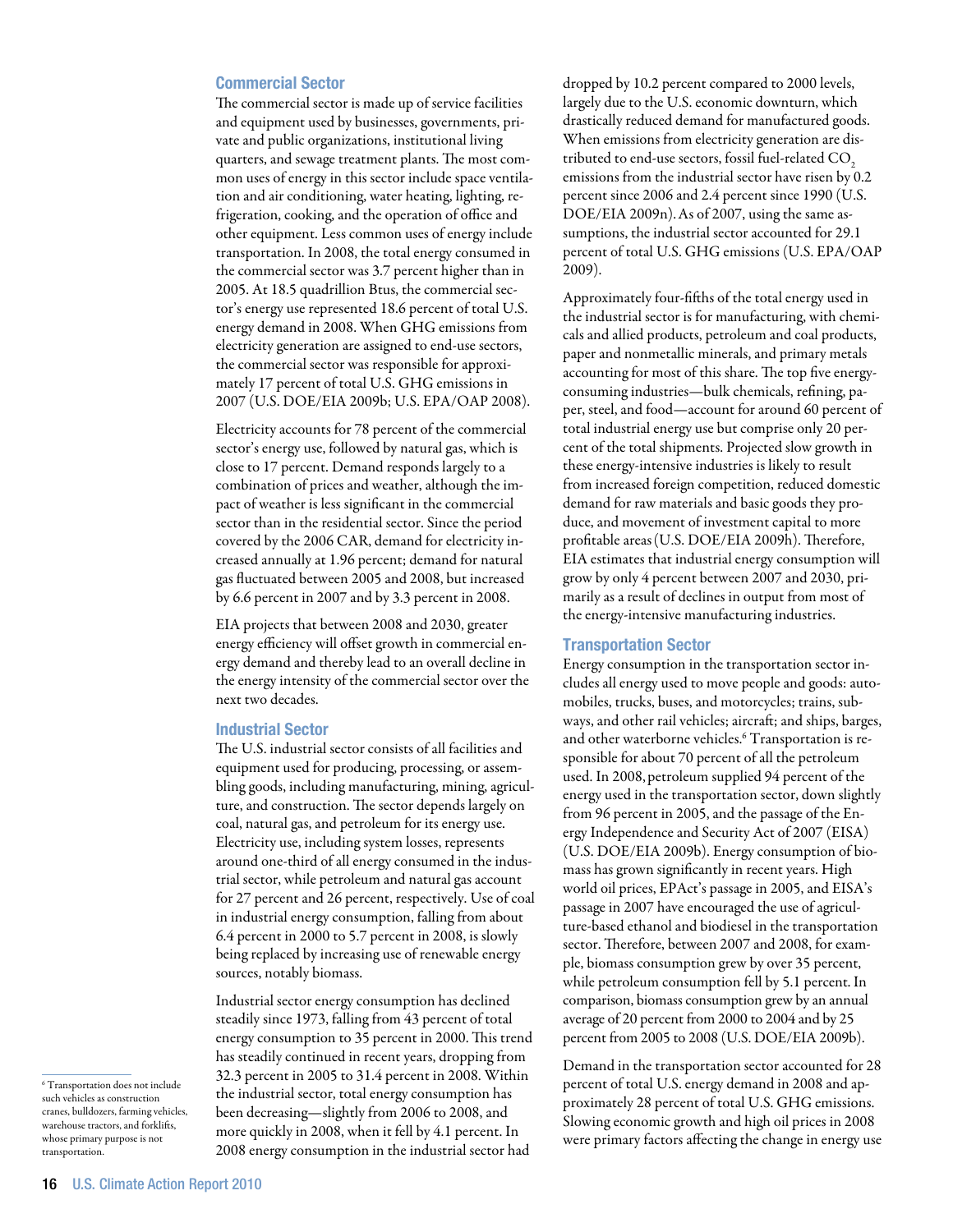from the transportation sector during the period since the 2006 CAR. Between 2000 and 2004, transportrelated energy use grew by around 5 percent, at an average annual rate of 1.4 percent, continuing at nearly the same rate of annual growth between 2005 and 2007. However, in 2008 transport-related energy consumption declined by over 4 percent (U.S. DOE/EIA 2009b). Crude oil prices had increased rapidly in mid-2007, due to several factors, including the inability of non-Organization of the Petroleum Exporting Countries (OPEC) production rates to meet increasing global demand, OPEC members' production decisions, lack of spare production capacity, and geopolitical instability in key oil-producing regions. Therefore, crude oil prices increased from around \$60 per barrel in 2007 to a peak of \$145.16 per barrel in July 2008 (U.S. DOE/EIA 2009l), in stark contrast to 2005– 2006 average prices of approximately \$53 per barrel. With the decline in energy use, 2008 transportationrelated energy consumption returned to 2005 levels, at approximately 27.94 quadrillion Btus.

# Federal Government

The U.S. government remains the nation's largest single user of energy. Facilitated and coordinated by DOE's Federal Energy Management Program, federal agencies have invested in energy efficiency over the past two decades. As of 2007, the last year for which final data are available, the U.S. government's total primary energy consumption—excluding energy consumed to produce electricity and enrich uranium was 1.085 quadrillion Btus, about 1.0 percent of total U.S. energy consumption.This is down by 6.6 percent compared to 2005 levels and 24.5 percent from 1990 levels. Compared to 2000 levels, however, the U.S. government's total primary energy consumption is up by 9.2 percent.

EISA set new goals for federal government energy use, including: a requirement to reduce energy intensity by 30 percent in 2030 compared to 2003 levels; a requirement to reduce the fossil-fuel-based energy consumption of new federal buildings, beginning with a 55 percent reduction in 2010 compared to 2003 levels and reaching a 100 percent reduction in 2030; a prohibition against purchasing light- or medium-duty vehicles that are not low-GHG-emitting vehicles; a requirement to reduce annual petroleum consumption by 20 percent in 2015 compared to 2005; and many other requirements regarding procurement of energy-efficient products, improved metering, and reporting (U.S. DOE/FEMP 2007).

Federal agencies are also subject to requirements for the use of electricity from renewable sources. Section 203 of EPAct requires the federal government to consume:

- not less than 3 percent in FY 2007–2009,
- not less than 5 percent in FY 2010–2012, and

not less than 7.5 percent in FY 2013 and each fiscal year thereafter.

Preliminary data for FY 2008 indicate that federal agencies purchased or produced 1.9 terawatt-hours of renewable electric energy in 2008, which is equivalent to 3.4 percent of the federal government's electricity use of 56.1 terawatt-hours.

Executive Order 13123 of June 3, 1999 (later superseded by Executive Order 13423) established a GHG reduction goal for federal government facilities at 30 percent below 1990 levels by 2010.7 Data for FY 2005 (the last year for findings under this reporting framework) show emissions from these facilities decreased by 22.1 percent since FY 1990, from 54.8 teragrams of  $\rm CO_{2}$  equivalent (Tg  $\rm CO_{2}$  Eq.) in FY 1990 to 42.7 Tg  $\rm CO_{2}$  Eq. in FY 2005.<sup>8</sup>

On October 5, 2009, President Obama signed Executive Order 13514, *Federal Leadership in Environmental, Energy, and Economic Performance*. The order expands the energy reduction and environmental requirements of Executive Order 13423 by making GHG management a priority for the federal government.9 Under the new order, federal agencies are required to measure, manage, and reduce GHG emissions toward agency-defined targets. Provisions of the order require agencies to:

- Set scope 1, 2, and 3 GHG emission reduction targets for 2020 relative to a 2008 baseline.
- Reduce vehicle fleet petroleum use by 30 percent by 2020 compared to 2005.
- Improve water efficiency by 26 percent by 2020 compared to 2007.
- **Implement the 2030 net-zero-energy building** requirement.
- Meet sustainability requirements across 95 percent of all applicable contracts.
- Develop and carry out an integrated strategic sustainability performance plan.

# **TRANSPORTATION**

The U.S. transportation system has evolved to meet the needs of a highly mobile, dispersed population and a large, dynamic economy. While the transportation system supports the movement of people and goods and the economic vitality of the country, efforts are underway to ensure that it is also as sustainable as possible.

Over the years, the United States has developed an extensive multimodal system that includes road, air, rail, and water transport capable of moving large volumes of people and goods long distances. Automobiles and light trucks still dominate the passenger transportation system, and the highway share of passenger miles traveled in 2006, the most recent year of avail-

7 See http://www1.eere.energy. gov/femp/pdfs/eo13123.pdf.

8 See http://www1.eere.energy. gov/femp/pdfs/annrep05.pdf.

9 See http://www.eere.energy.gov/ femp/pdfs/eo13514.pdf.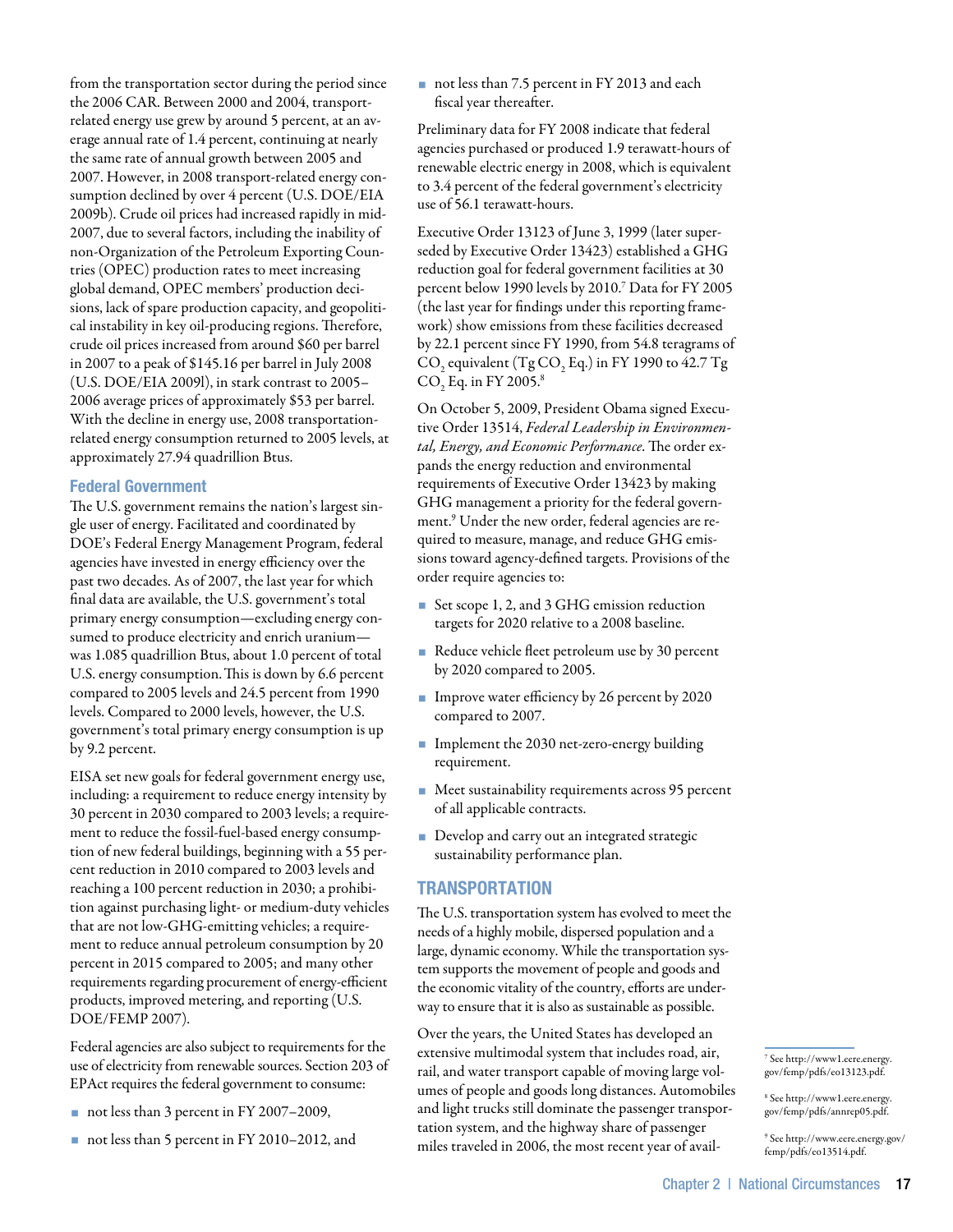able data, was about 89 percent of the total, down by around 1 percent from the 2006 CAR. Air travel accounted for slightly over 10 percent (up 1 percent from the 2006 CAR), and mass transit and rail travel combined accounted for only about 1 percent of passenger miles traveled. For-hire transport services, as a portion of GDP, have barely changed since the 2006 CAR, accounting for 2.9 percent of GDP in 2007 (U.S. DOT/BTS 2010).

#### Highway Vehicles

The trends in highway vehicles described in the 2006 CAR have not changed appreciably. Between 2004 and 2007, the number of passenger vehicles rose steadily by an annual average of 1.8 percent to reach 254.3 million. This high degree of vehicle ownership is a result of population distribution, land-use patterns, location of work and shopping, and public preferences for personal mobility. Single-occupant passenger automobiles dominated daily traveling between home and work place in 2007, with 76 percent of the workforce (105 million of 139 million) driving themselves, down slightly from almost 80 percent in 2004. Just over 10 percent of workers commuted in carpools of two or more people, around 5 percent used public transportation, and the rest of the workforce used other means (biking, walking, taxis, etc.) (U.S. DOT/BTS 2010).

Passenger cars account for over 50 percent of highway vehicles and over one-third of all the energy consumed in the transportation sector. Light trucks, sport utility vehicles (SUVs), and vans comprise almost 40 percent of all highway vehicles and consume around 39 percent of energy in the sector. Between 2004 and 2006, the number of registered light trucks, SUVs, and vans increased by an annual average of 4.3 percent, continuing the upward trend seen in the previous years. This growth declined to 2.8 percent in 2007, as crude oil and gasoline prices began to rise steadily in mid-2007 and consumer preferences changed due to the increased costs of operating less fuel-efficient vehicles.

The number of miles driven is another major factor affecting energy use in the highway sector. From 2004 to 2006, the total number of vehicle miles driven each year by all on-road vehicles grew by an average of 0.8 percent to reach around 3 trillion miles, compared to around 1.8 percent average annual growth between 2000 and 2003. During these periods, total energy consumed by on-road vehicles grew by 1.02 percent and 1.1 percent, respectively (U.S. DOT/BTS 2010).

The fuel efficiency of passenger cars, light trucks, SUVs, and vans plays a large role in determining energy consumption and GHG emissions from the highway transport sector. The average fuel efficiency of passenger cars in the United States was relatively unchanged in the period since the 2006 CAR, increasing from an average of 22.1 miles per gallon (MPG) for 2000–2003 to an average of 22.3 MPG for 2004–2006. In 2008,

the average fuel efficiency for new passenger cars and light trucks was 24.3 MPG and 18.2 MPG, respectively (U.S. DOT/BTS 2010). Standards for new vehicles, known as Corporate Average Fuel Economy (CAFE) standards, play an integral role in determining the fuel efficiency of passenger cars and light trucks in the United States. New laws and policies outlined in Chapter 4 of this report will result in substantial increases in fuel efficiency over the next six years, with all new fleets of passenger vehicles and light trucks required to reach an average fuel efficiency of 35.5 MPG and a fleet average  $\mathrm{CO}_2$  emissions level of 250 grams per mile by 2016.

#### Air Carriers

Despite significant economic turbulence in 2008 and 2009, total U.S. air passenger miles remain near historic highs. Fueled in part by economic growth, airlines booked more revenue-paying U.S. passengers in 2007—more than 835 million—than in any other year. In 2008, total passengers (810 million) and total passenger miles (824 billion) declined by 3 and 2 percent, respectively, but those figures were still 10 and 18 percent above 2000 levels, respectively (U.S. DOT/ BTS 2009b, 2009c).

Overall air passenger miles traveled are still declining in sync with the recent economic recession. Energy consumed from jet fuel of certified air carriers is decreasing more rapidly, spurred by the rising cost of fuel, increasing passenger load factors, and, to a greater degree, improvements in energy efficiency. In 2008, fuel use in aviation declined by 2.5 percent from 2007 levels, as the average price of a gallon of jet fuel jumped by 46 percent over 2007 prices (U.S. DOT/BTS 2009a).

#### Freight

Between 2004 and 2007 (the latest year for which freight data are available), U.S. freight transportation grew by 1.5 percent to 4.61 trillion ton miles, representing an average annual growth rate of 0.5 percent compared to 0.7 percent average annual growth between 2000 and 2003. Rail accounts for the largest share of total freight ton miles (39 percent), followed by trucks (29 percent), pipelines (20 percent), waterways (12 percent), and air (less than 1 percent) (U.S. DOT/BTS 2010).

#### **INDUSTRY**

The U.S. industrial sector boasts a wide array of light and heavy industries in manufacturing and nonmanufacturing subsectors, the latter of which include mining, agriculture, and construction. Private goodsproducing industries accounted for slightly less than 19 percent of total GDP in 2008, and utilities accounted for another 2.1 percent of GDP. The industrial sector as a whole represents just over 29 percent of total U.S. GHG emissions (2007 data). Compared to the period covered under the 2006 CAR, declines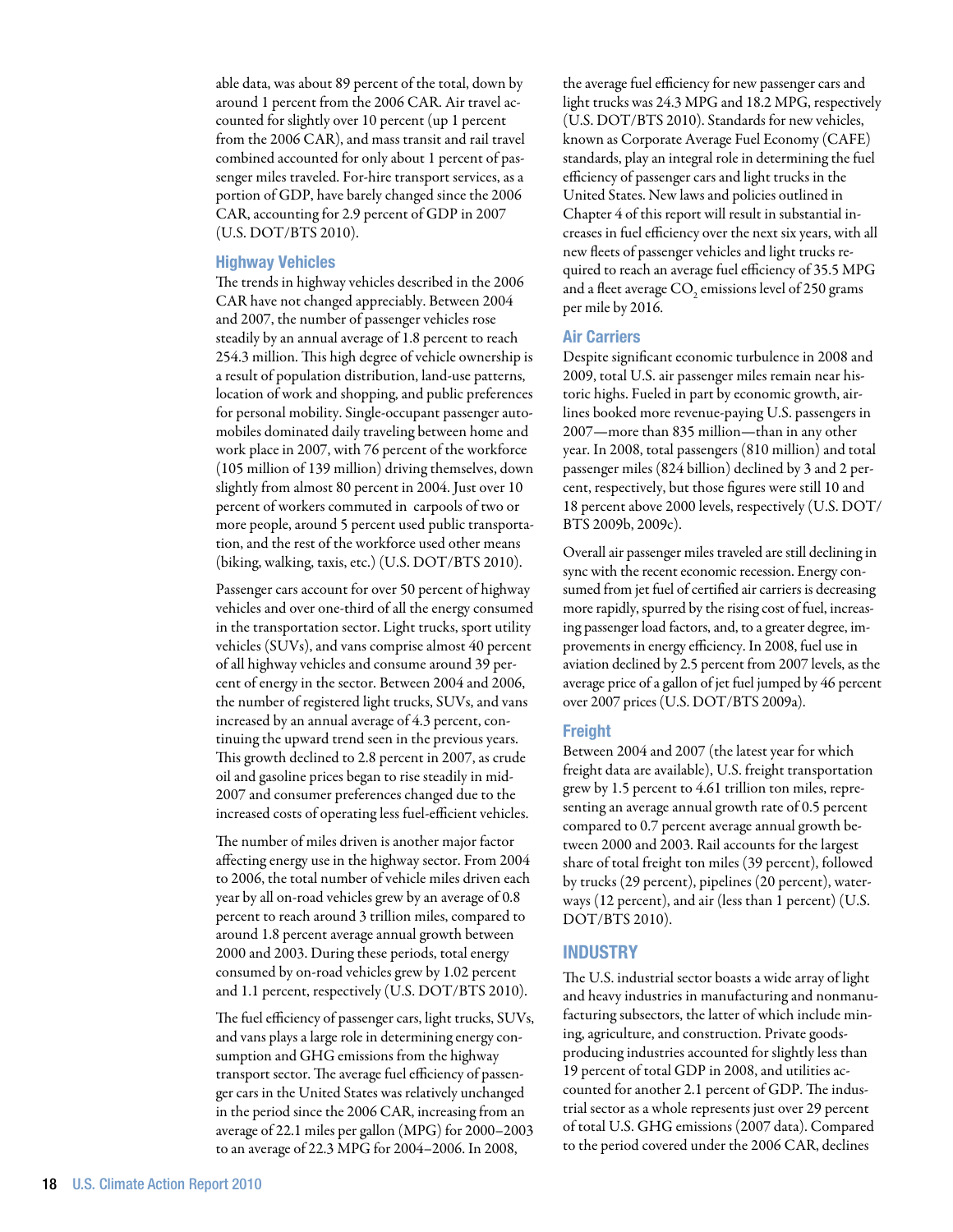in the portion of the economy made up by manufacturing have slowed, with the average change in manufacturing as a percentage of total GDP slowing from a decline of 3.7 percent between 2000 and 2004 to a decline of 1.5 percent between 2005 and 2008(U.S. DOC/BEA 2009c).

The decline in housing prices, which began in 2007, took a large toll on the construction industry, which saw decreases in total value-added output of 5.4 percent and 4.8 percent in 2007 and 2008, respectively. Mining continued to rise as a share of GDP, growing from 1.8 percent in 2005 to 2.2 percent in 2008.

# **WASTE**

In 2007, the United States generated approximately 230 million metric tons (254 million tons) of municipal solid waste (MSW), about 45 million metric tons (nearly 50 million tons) more than in 1990. Paper and paperboard products made up the largest component of MSW generated by weight (33 percent), and yard trimmings comprised the second-largest material component (more than 13 percent). Glass, metals, plastics, wood, and food each constituted between 5 and 13 percent of the total MSW generated, while rubber, leather, and textiles combined made up about 8 percent of the MSW.

Recycling has been the most significant change in waste management from a GHG perspective. From 1990 to 2007, the recycling rate increased from just over 16 percent to about 33 percent. Of the remaining MSW generated, about 13 percent was combusted and 54 percent was disposed of in landfills. The number of operating MSW landfills in the United States has decreased substantially over the past 20 years, from about 8,000 in 1988 to about 1,750 in 2007, while the average landfill size has increased (U.S. EPA/OSW 2008).

Landfills are the second-largest U.S. source of anthropogenic methane emissions, accounting for 23 percent of the total. Present data suggest a marked increase in the amount of methane recovered for either gas-toenergy or flaring purposes in recent years (U.S. EPA/ OAP 2009).

# Building Stock and Urban Structure

Buildings are large users of energy. Their number, size, and distribution and the appliances and heating and cooling systems that go into them influence energy consumption and GHG emissions. Buildings account for about 37 percent of total U.S. energy consumption and about 70 percent of total electricity consumption.

#### Residential Buildings

Growth in the U.S. housing market has slowed significantly since the advent of the U.S. economic slowdown in 2007. Prior to the economic slump, the housing market had been relatively strong since 2000.

Between 1997 and 2003, the number of residences in the United States grew by 8.3 percent to approximately 121 million households, 62 percent of which were single, detached dwellings. However, since 2007, the number of new residential units under construction fell from an all-time high of two million new housing units per year in 2005 to less than one million by 2008. During the downturn, the amount of new multi-family rental units (i.e., apartment buildings) has held steady, and they now account for 24 percent of new residential construction(U.S. DOC/Census 2009a).

As the growth of the U.S. housing market has slowed, the growth of energy use in residential buildings has also slowed. The housing boom of 2000–2005 had been especially strong in the Sunbelt, where almost all new homes have air conditioning. Overall, the growth in residential buildings' energy use has been mitigated by recent economic events.

While new homes are larger and more plentiful, their energy efficiency has increased significantly. In 2004, 8 percent of all new single-family homes were certified as ENERGY STAR compliant, implying at least a 30 percent energy savings for heating and cooling relative to comparable homes built to current code (U.S. DOE/EIA 2006). New homes are on average about 13 percent larger than the stock of existing homes, and thus have greater requirements for heating, cooling, and lighting. Nevertheless, under current building codes and appliance standards for heat pumps, air conditioners, furnaces, refrigerators, and water heaters, the energy requirement per square foot of a new home is typically lower than of an existing home (U.S. DOE/EIA 2005).

#### Commercial Buildings

Between 2000 and 2003 (the latest data available), commercial floorspace rose an estimated 1.8 percent per year. By 2003 there were nearly 4.9 million commercial buildings and more than 6.7 billion square meters (71.7 billion square feet) of floorspace. Much of this growth has been related to the rapidly expanding information, financial, and health services sectors.

More than half of commercial buildings are 465 square meters (5,000 square feet) or smaller, and nearly three-fourths are 929 square meters (10,000 square feet) or smaller. Just 2 percent of buildings are larger than 9,290 square meters (100,000 square feet), but these large buildings account for more than one-third of commercial floorspace (U.S.DOE/EIA 2003).

Electricity and natural gas are the two largest sources of energy used in commercial buildings. Over 85 percent of commercial buildings are heated, and more than 75 percent are cooled. The use of computers and other office electronic equipment continues to grow and will have an impact on the demand for electricity (U.S. DOE/EIA 2006).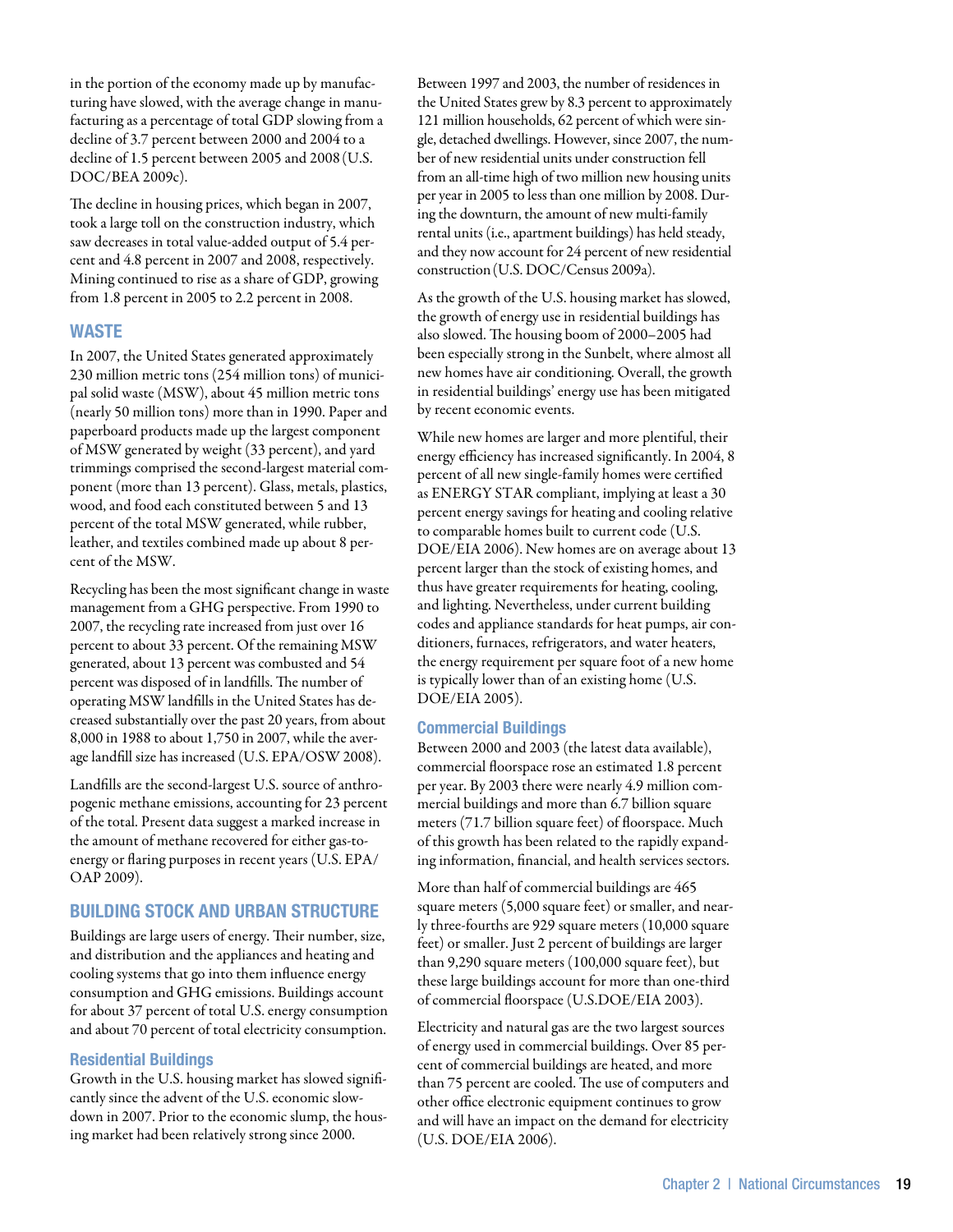# Agriculture and Grazing

Agriculture in the United States is highly productive. U.S. croplands produce a wide variety of food and fiber crops, feed grains, oil seeds, fruits and vegetables, and other agricultural commodities for both domestic and international markets. Although the United States harvests roughly the same area as it did in 1910, U.S. agriculture feeds a population three times larger, with crops still available for export. Technological changes account for most of the increased productivity. In 2002, U.S. cropland was 179 million hectares (ha) (442 million acres[ac]), about 3 percent lower than in 1997 (Lubowski et al. 2006a, 2006b; USDA 2008).

Soils vary across the landscape in response to the effects of climate, topography, vegetation, and other organisms (including humans) on the rate and direction of soil development processes acting on parent materials over time. In the United States, the wide range and endless combinations of these factors have resulted in a great range of soils with widely varying properties. All soils provide an effective natural filter that protects ground and surface water by removing potential contaminants applied on or in the soil. Soils across the United States have the potential to sequester substantial amounts of organic and inorganic carbon to help reduce atmospheric CO<sub>2</sub> levels. Although soils vary in their resistance and resilience, all are subject to degradation through erosion, salinization, and other mechanisms without proper management.

Conservation is an important objective of U.S. farm policy. The U.S. Department of Agriculture administers a set of conservation programs that have been highly successful at removing environmentally sensitive lands from commodity production and encouraging farmers to adopt conservation practices on working agricultural lands. The largest of these programs, the Conservation Reserve Program (CRP), seeks to reduce soil erosion, improve water quality, and enhance wildlife habitat by retiring environmentally sensitive lands from crop production. About 12.6 million ha (31.2 million ac) of land are enrolled in CRP.

Improved tillage practices also have helped reduce soil erosion and conserve and build soil carbon levels. From 1998 to 2004, the amount of cropland managed with no-till systems increased by 31 percent to 25.4 ha (62.7 ac), in part because of the widespread adoption of herbicide-tolerant crops developed using biotechnology. Land managed using all conservation tillage systems has fluctuated between about 40 and 46 million ha (98.8 and 113.6 million ac) (CTIC 2004).

Sources of GHG emissions from U.S. croplands include nitrous oxide from nitrogen fertilizer use and methane from farm animals' enteric fermentation and manure management. Nitrous oxide from agricultural soil management is the largest source of GHG emissions from the agricultural sector, representing just over 35 percent of that sector's emissions in 2007 (USDA 2008).

Grasslands account for slightly more than one-third of U.S. land uses. Pasture and range ecosystems can include a variety of different flora and fauna communities. They are generally managed by varying grazing pressure, using fire to shift species abundance, and occasionally disturbing the soil surface to improve water infiltration. In 2002, grasslands totaled about 238 million ha (587 million ac), about the same as in 1997. Since 1949, grassland acreage has declined by about 9 percent, reflecting improved productivity of grazing lands, land-use changes, and a decline in the number of domestic animals raised on grazing lands (Lubowski et al. 2006b).

# **FORESTS**

U.S. forests are predominately natural stands of native species, and vary from the complex hardwood forests in the East to the highly productive conifer forests of the Pacific Coast. Planted forest land is most common in the East, and planted stands of native pines are common in the South. In 1630, forest land comprised an estimated 46 percent of the total U.S land area, whereas in 2007, forests covered about one-third of the total area. Historically, most of the forest land loss was due to agricultural conversions in the late 19th century, but today most losses are due to such intensive uses as urban development.

 Of the 305 million ha (751 million ac) of U.S. forest land, nearly 208 million ha (514 million ac) are timberland, most of which is privately owned in the conterminous United States. However, a significant area of forest land is reserved forests, which in 2007 accounted for 10 percent of all forest land, or about 30 million ha (75 million ac) (Smith et al. 2009).

 Most timber removals come from private lands, with the South providing nearly two-thirds of all domestic timber. Management inputs over the past several decades have been gradually increasing the production of marketable wood in U.S. forests, especially on the private lands and in the South. The United States currently grows more wood than it harvests, with a growth-to-harvest ratio of nearly 2 to 1. As the average age of U.S. forests continues to rise and growth continues to exceed removals, standing volume has increased by 37 percent since 1953 to a level of nearly 33 billion cubic meters.

 Existing U.S. forests are an important net sink for atmospheric carbon. Improved forest management practices, the regeneration of previously cleared forest areas, as well as timber harvesting and use have resulted in net sequestration of CO<sub>2</sub> every year since 1990 (U.S. EPA/OAP 2009). In 2007, the land use, land